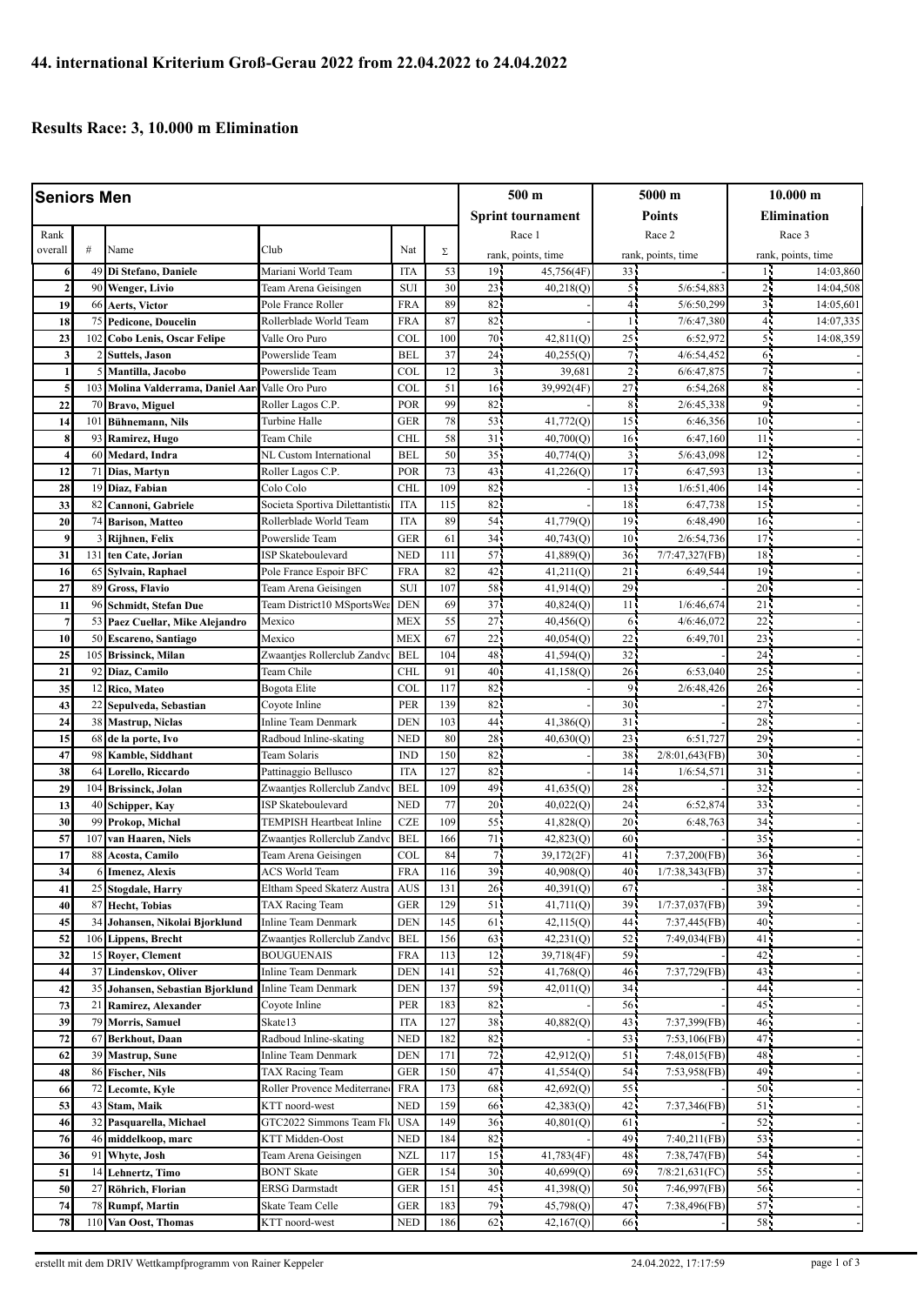## **Results Race: 3, 10.000 m Elimination**

| <b>Seniors Men</b> |          |                                      |                                              |                          |            |                       | 500 m                  |                       | 5000 m                     |                    | $10.000 \;{\rm m}$ |  |
|--------------------|----------|--------------------------------------|----------------------------------------------|--------------------------|------------|-----------------------|------------------------|-----------------------|----------------------------|--------------------|--------------------|--|
|                    |          |                                      |                                              |                          |            | Sprint tournament     |                        | Points                |                            | <b>Elimination</b> |                    |  |
|                    |          |                                      |                                              |                          |            |                       |                        |                       | Race 2                     |                    |                    |  |
| Rank<br>overall    | #        | Name                                 | Club                                         | Nat                      | Σ          |                       | Race 1                 |                       |                            |                    | Race 3             |  |
|                    |          |                                      |                                              |                          |            |                       | rank, points, time     |                       | rank, points, time         |                    | rank, points, time |  |
| 63                 | 18<br>41 | Figueiredo, Pedro                    | Club Sport Maritimo<br>Jalisco Elite Samurai | POR                      | 171<br>174 | 50 <sub>1</sub><br>56 | 41,695(Q)              | 62 <sub>1</sub><br>58 |                            | 59.<br>60          |                    |  |
| 68<br>81           |          | Cardenas Liberto, Jonatan            | Asphalte Roller Rixheim Wit                  | <b>MEX</b><br><b>FRA</b> | 188        | 65                    | 41,860(Q)<br>42,306(Q) | 62                    |                            | 61                 |                    |  |
| 75                 | 10       | Simon, Pierre<br>Daza, Emiliano      | Atlas                                        | ARG                      | 183        | 64 <sup>1</sup>       | 42,260(Q)              | 57                    |                            | 62                 |                    |  |
| 86                 | 100      | Mammen, Lorenz                       | TSuGV Großbettlingen                         | <b>GER</b>               | 201        | 76                    | 45,200(Q)              | 62                    |                            | 63                 |                    |  |
| 79                 | 36       | Jorgensen, Meik Heise                | Inline Team Denmark                          | <b>DEN</b>               | 186        | 60                    | 42,034(Q)              | 62                    |                            | 64                 |                    |  |
| 37                 |          | Mende, Jan Martin                    | Powerslide Team                              | <b>GER</b>               | 118        | 8 <sup>1</sup>        | 39,270(4F)             | 45 <sub>1</sub>       | 7:37,537(FB)               | 65                 | DNS(FB)            |  |
| 26                 |          | <b>Swings, Bart</b>                  | Powerslide Team                              | <b>BEL</b>               | 105        | 5                     | 38,890(2F)             | $35 -$                | <b>DNS</b> (F)             | 65                 | DNS(FB)            |  |
| 49                 | 97       | Guzman, Jhoan                        | Team Junk                                    | <b>ESP</b>               | 150        | 4                     | 39,817                 |                       | 79 NS(FC), n.a. Sta.(Q)    | 67                 | (FC)               |  |
| 64                 | 13       | Beelen, Robbe                        | RSC HEVERLEE                                 | <b>BEL</b>               | 172        | 25                    | 40,288(Q)              |                       | 79 NS(FC), n.a. Sta. (Q)   | 68                 |                    |  |
| 92                 | 52       | <b>Martinez</b> , Jorge              | Mexico                                       | <b>MEX</b>               | 230        | 82                    |                        |                       | 79 NS(FC), n.a. Sta.(Q)    | $69 -$             |                    |  |
| 83                 | 80       | <b>Ball, Bobby</b>                   | Skate13 Racing Team                          | <b>GBR</b>               | 190        | 46                    | 41,437(Q)              | 74,                   | 8:19,265(FC)               | 70                 |                    |  |
| 88                 | 77       | Werner, Erik Willy                   | RSV Blau-Weiß Gera                           | <b>GER</b>               | 216        | 74                    | 43,596(Q)              | 71                    | 4/7:58,160(FC)             | 71                 |                    |  |
| 87                 |          | Ridolfi, Thomas                      | AM Sports                                    | <b>FRA</b>               | 209        | 67                    | 42,601(Q)              | $70 -$                | 5/8:14,757(FC)             | 72                 |                    |  |
| 59                 | 51       | Garcia, Edgar                        | Mexico                                       | <b>MEX</b>               | 169        | 17                    | 40,044(4F)             |                       | 79 NS(FC), n.a. Sta. (O)   | 73                 |                    |  |
| 89                 | 45       | Malecek, Erik                        | KSBM Praha                                   | <b>CZE</b>               | 220        | 73                    | 43,353(Q)              | 73                    | 8:18,519(FC)               | 74.                |                    |  |
| 90                 | 76       | <b>Gross, Leandro</b>                | <b>RSC</b> Liestal                           | <b>SUI</b>               | 224        | 77                    | 45,312(Q)              | 72                    | 8:15,423(FC)               | 75                 |                    |  |
| 77                 | 30       | Saraza, Simon                        | Grandes Paisas                               | <b>COL</b>               | 185        | 33                    | 40,724(Q)              | 76                    |                            | 76.                |                    |  |
| 94                 | 23       | Sanchez Piquero, Daniel              | CPV EL PRAT                                  | <b>ESP</b>               | 232        | 80                    | 46,464(Q)              | 75                    |                            | 77.                |                    |  |
| 93                 | 31       | Ghazali, Gibran                      | GTC2022 LondonSkaters                        | <b>USA</b>               | 230        | 75                    | 43,725(Q)              | 77                    |                            | 78                 |                    |  |
| 95                 |          | Monnier, Loan                        | Asphalte Roller Rixheim Wit                  | <b>FRA</b>               | 236        | 78                    | 45,340(Q)              | 79.                   |                            | 79.                |                    |  |
| 58                 | 84       | Albrecht, Simon                      | Takino Germany                               | <b>GER</b>               | 168        | 9                     | 39,611(4F)             |                       | 79 NS(FC), n.a. Sta. (Q)   | 80 <sub>1</sub>    | DNS(FC)            |  |
| 100                | 28       | Barbera, Stephane                    | Federacio Catalana Esports H                 | <b>ESP</b>               | 241        | 82                    |                        |                       | 79 · NS(FC), n.a. Sta. (Q) | 80                 | DNS(FC)            |  |
| 101                | 33       | <b>Bigler, Simon</b>                 | Inline Team Denmark                          | <b>DEN</b>               | 241        | 82                    |                        |                       | 79 NS(FC), n.a. Sta.(Q)    | 80                 | DNS(FC)            |  |
| 102                | 57       | Causil Rojas, Pedro Armando          | NL Custom International                      | COL                      | 241        | 82                    |                        |                       | 79 NS(FC), n.a. Sta. (Q)   | 80 <sup>2</sup>    | DNS(FC)            |  |
| 55                 | 54       | De Souza, Elton                      | MX Takino MPC                                | <b>FRA</b>               | 161        | 2 <sub>1</sub>        | 39,487                 |                       | 79 NS(FC), n.a. Sta.(Q)    | 80                 | DNS(FC)            |  |
| 56                 | 58       | Estrada Vallecilla, Edwin Alexar     | NL Custom International                      | <b>COL</b>               | 165        | 6                     | 41,823(2F)             |                       | 79 NS(FC), n.a. Sta.(Q)    | 80                 | DNS(FC)            |  |
| 103                | 59       | Fernandez, Ioseba                    | NL Custom International                      | <b>ESP</b>               | 241        | 82                    |                        |                       | 79 NS(FC), n.a. Sta. (Q)   | 80 <sub>1</sub>    | DNS(FC)            |  |
| 99                 | 26       | Fonseca, Miguel                      | Equipo bogota                                | COL                      | 241        | 82                    |                        |                       | 79 · NS(FC), n.a. Sta. (Q) | $80 -$             | DNS(FC)            |  |
| 85                 | 44       | Hempenius, Jelmar                    | KNSB Talent Team Noord                       | <b>NED</b>               | 200        | 41                    | 41,176(Q)              |                       | 79 NS(FC), n.a. Sta.(Q)    | 80                 | DNS(FC)            |  |
| 65                 | 24       | <b>Kwant, Remon</b>                  | DoubleFF                                     | <b>NED</b>               | 172        | 13                    | 40,020(4F)             |                       | 79 NS(FC), n.a. Sta.(Q)    | 80 <sup>2</sup>    | DNS(FC)            |  |
| 61                 | 29       | Llop, Nil                            | Federacio Catalana Esports H                 | ESP                      | 170        | 11                    | 41,427(4F)             |                       | 79 · NS(FC), n.a. Sta. (Q) | 80                 | DNS(FC)            |  |
| 106                | 69       | Meijer, Bas                          | Radboud Inline-skating                       | <b>NED</b>               | 241        | 82                    |                        |                       | 79 NS(FC), n.a. Sta.(Q)    | 80                 | DNS(FC)            |  |
| 82                 | 20       | Morales Parra, Jeremias Anto         | Colo Colo                                    | <b>CHL</b>               | 188        | 29                    | 40,667(Q)              |                       | 79 NS(FC), n.a. Sta. (Q)   | 80                 | DNS(FC)            |  |
| 98                 | 17       | <b>Morell, David</b>                 | Ciudad del Turia                             | <b>ESP</b>               | 241        | 82                    |                        |                       | 79 NS(FC), n.a. Sta.(Q)    | $80 -$             | DNS(FC)            |  |
| 108                | 108      | Muthiani Ssendegeyo, Geofrey         | Sprint Skating Club Kenya                    | <b>KEN</b>               | 241        | 82                    |                        |                       | 79 NS(FC), n.a. Sta.(Q)    | 80                 | DNS(FC)            |  |
| 109                | 109      | Mututa Mwanthi, Andrew               | Sprint Skating Club Kenya                    | $\operatorname{KEN}$     | 241        | 82                    |                        |                       | 79 NS(FC), n.a. Sta. (Q)   | 80 <sub>1</sub>    | DNS(FC)            |  |
| 84                 | 81       | Nijenhuis, Glenn                     | ISP Skateboulevard                           | <b>NED</b>               | 191        | 32                    | 40,721(Q)              |                       | 79 · NS(FC), n.a. Sta. (Q) | $80 -$             | DNS(FC)            |  |
| 96                 | 42       | Paez, Pedro Jose                     | Jalisco Elite Samurai                        | MEX                      | 240        | 82                    |                        | 78.                   |                            | $80 -$             |                    |  |
| ${\bf 70}$         | 85       | Pucklitzsch, Ron                     | Takino Germany                               | GER                      | 177        | 18 <sub>1</sub>       | 40,440(4F)             |                       | 79 NS(FC), n.a. Sta.(Q)    | 80.                | DNS(FC)            |  |
| 60                 | 56       | Ramali, Etienne                      | NL Custom                                    | <b>GER</b>               | 169        | 10 <sub>1</sub>       | 40,081(4F)             |                       | 79 NS(FC), n.a. Sta. (Q)   | 80-                | DNS(FC)            |  |
| 107                | 94       | Silva, Emanuelle                     | Team Chile                                   | <b>CHL</b>               | 241        | 82                    |                        |                       | 79 NS(FC), n.a. Sta. (Q)   | 80.                | DNS(FC)            |  |
| 71                 | 95       | Silva, Lucas                         | Team Chile                                   | <b>CHL</b>               | 180        | 21                    | 40,049(Q)              |                       | 79 NS(FC), n.a. Sta. (Q)   | 80 <sup>2</sup>    | DNS(FC)            |  |
| 67                 | 73       | Sivilier, Yvan                       | Team Arena Geisingen                         | <b>FRA</b>               | 173        | 14 <sub>1</sub>       | 40,331(4F)             |                       | 79 · NS(FC), n.a. Sta. (Q) | $80 -$             | DNS(FC)            |  |
| 97                 | 11       | Tapias Guzman, David Santiago AVIVAS |                                              | <b>COL</b>               | 241        | 82                    |                        |                       | 79 NS(FC), n.a. Sta. (Q)   | 80.                | DNS(FC)            |  |
| 91                 | 47       | Van Der Ent, Jarno                   | KTT Zuidwest Inline                          | <b>NED</b>               | 229        | 81                    | 48,305(Q)              | 68.                   |                            | 80.                | DNS(FC)            |  |
| 54                 | 16       | Verdugo, Ricardo                     | Team Chile                                   | <b>CHL</b>               | 160        |                       | 39,400                 |                       | 79 · NS(FC), n.a. Sta. (Q) | $80 -$             | DNS(FC)            |  |
| 104                | 61       | <b>Villegas Ceballos, Steven</b>     | NL Custom International                      | <b>COL</b>               | 241        | 82                    |                        |                       | 79 NS(FC), n.a. Sta. (Q)   | 80                 | DNS(FC)            |  |
| 105                | 62       | Zapata Martinez, Daniel              | NL Custom International                      | COL                      | 241        | 82                    |                        |                       | 79 NS(FC), n.a. Sta.(Q)    | 80.                | DNS(FC)            |  |
| 69                 | 48       | Cujavante, Alex                      | Mariani                                      | COL                      | 175        | 82                    |                        | 12 <sup>1</sup>       | 1/6:47,644                 | 81 <sub>5</sub>    |                    |  |
| 80                 | 63       | Kromoser, Christian                  | ÖISC-Burgenland - Aowheel                    | AUT                      | 187        | 69.                   | 42,765(Q)              | 37.                   | 2/7:47,244(FB)             | 81.                |                    |  |

Remarks: (W1/2=Warning 1/2, FS1=First false start, DSQ-SF/TF=Disqualification sport-/technical fault, RR=Reduced in rank, DNF=Did not finish, DNS=Did not start)

Race 1 - number. 10 Daza, Emiliano : FS1 Race 1 - number. 101 Bühnemann, Nils : FS1

Race 1 - number. 108 Muthiani Ssendegeyo, Geofrey : n.a.Sta.(Q) Race 1 - number. 109 Mututa Mwanthi, Andrew : n.a.Sta.(Q)

Race 1 - number. 11 Tapias Guzman, David Santiago : n.a.Sta.(Q)

Race 1 - number. 12 Rico, Mateo : n.a.Sta.(Q)